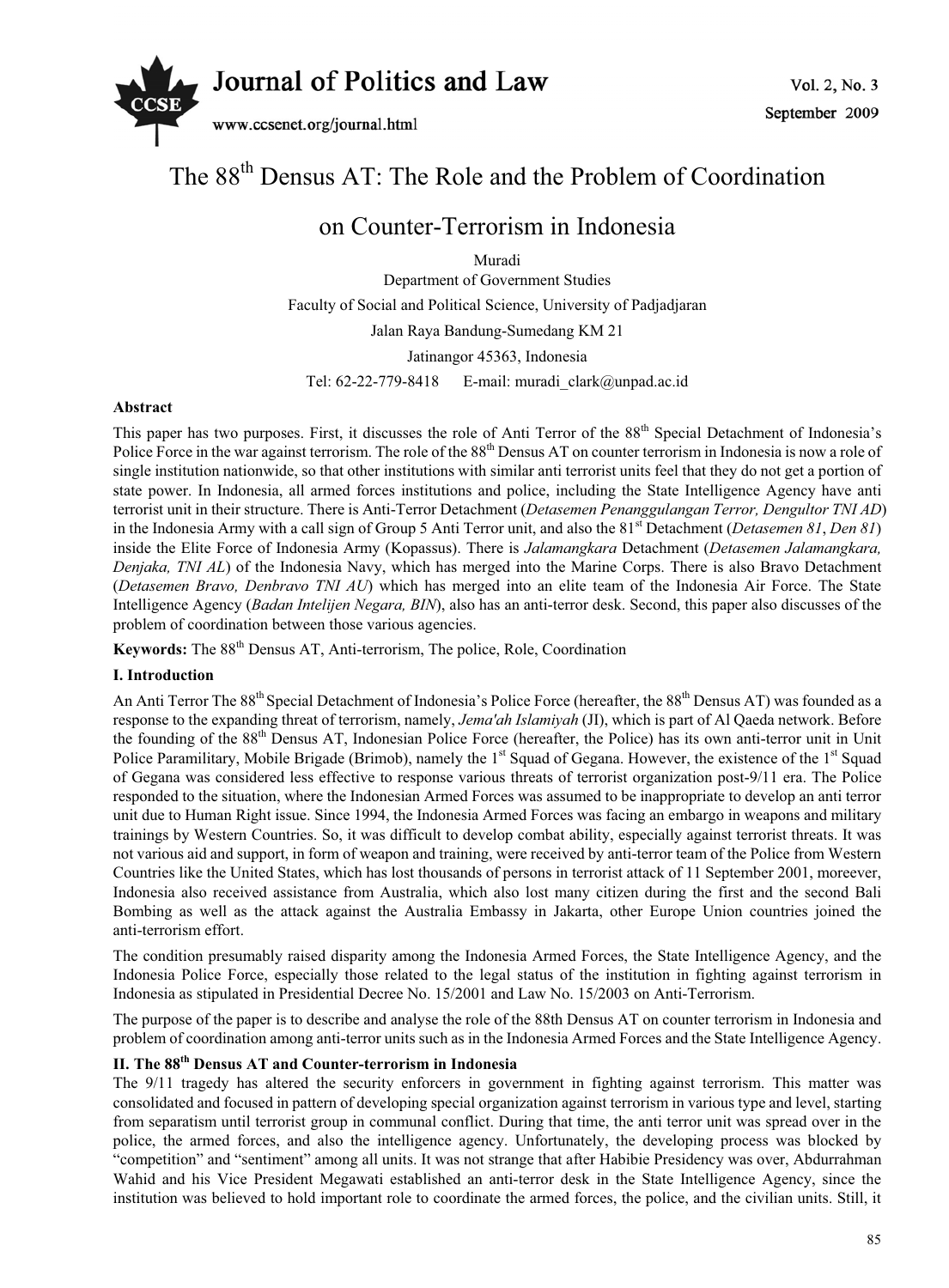only brought internal competition in the State Coordination Intelligence Agency (*Badan Koordinasi Intelijen Negara--BAKIN*), which then become the State Intelligence Agency (*Badan Intelijen Negara--BIN*). The new institution started an open conflict, at the moment when Hendropriyono led the State Intelligence Agency, since a number of members of the State Intelligence Agency rose from military officer instead from police unit and civil.

The global campaign against terrorism became a turning point for reinforcement and development of reliable and professional anti-terror institutions. The reinforcement of anti terror units, in the end, was carried out by the Police. This was a strategy to gain support and aid from Western countries in terms of war campaign against terrorist. The military, since year of 1994, faced embargo on weapons and education cooperation for military officers from Western countries due to human rights abuses in East Timor, Aceh, and Papua. Besides that, the Police was considered capable to develop an anti terror unit in the future. The pursuit of perpetrators and terrorists on the field may emerge indisposed acts. For example The State Intelligence Agency arrested key person of JI network, Omar Farouk in Indonesia and directly delivered the person to the United States without any coordination with The Indonesia Police Force.

The Global war campaign against terrorism was responded by the Government of Indonesia by publishing the Presidential Decree No. 4/2002 on Anti Terror, which was then improved by the National Policy on counter-terrorism in form of a Secondary Law (*Peraturan Pengganti Undang-undang--Perpu*) No. 1 and 2 in same year. The responsibility of the Presidential Decree and the Secondary Law lies at the Coordinating Ministry of Politics and Security in form of the Coordinating-Desk of Counter-terrorism. The desk had full legitimacy based on the Minister Decree of the Coordinating Ministry, which was signed by Susilo Bambang Yudhoyono, Number 26/Menko/Polkam/11/2002. The Coordinating-Desk unified anti-terror unit in the Police, known as the 1<sup>st</sup> Squad of Gegana of Brimob and other anti-terror units from the Armed Forces and the State Intelligence Agency. Those institutions were then developed into the Anti-terror Taskforce under coordination of the Ministry of Defense. However, the initiative taken by Matori Abdul Djalil, The Minister of Defence, was absurd since each anti-terror unit was under the structure of each official armed organization. In practice, Anti-Terror taskforce did not run in an effective way, because of the escalation of terror since 1<sup>st</sup> Bali Bombing and communal conflicts. The Ministry of Defense's initiative did not receive a good response from the security institutions. Finally each anti-terror unit move to carry out their own task.

However, the escalation of terrorism grew so quickly and the Police faced major problem in their anti terror unit since they had to set specialized tasks and finally the Police formed the Bomb Squad. Their first duty was to deal with Christmas Eve Bombing in 2001 and continued with other relevant duties. The Bomb Squad became famous after dealing with cases of suicide bombings, for example the  $1<sup>st</sup>$  and the  $2<sup>nd</sup>$  Bali Bombing, the Marriot Bombing, and the Australian Embassy Bombing. The taskforce was under supervision of the Crime Investigation Unit of the Police, and led by a Brigadier General. The first Head of the Bomb Squad in Indonesia Police was Brigadier General Gories Mere (now he is Major General Police), and then replaced by Brigadier General Bekto Suprapto, and the third was Brigadier General Surya Dharma Salim Nasution. Bekto and Surya Dharma were successively also Head of the 88<sup>th</sup> Densus AT.

Beside the Bomb Squad, it has another anti terror units namely the 1<sup>st</sup> Squad of Gegana of Brimob and the 4<sup>th</sup> Directorate of Anti Terror under supervision of the Crime Investigation Unit. The existence of the  $4<sup>th</sup>$  Directorate of Anti Terror crumple and hold similar duties and function as the  $1<sup>st</sup>$  Squad of Gegana of Brimob beside to handle the dynamic of terrorism activity as threat. The Police finally reorganized the 4<sup>th</sup> Directorate Anti Terror when General Police Da'i Bachtiar led the Police. He issued a Decree No. 30/VI/2003 on 20 June 2003 to form the 88<sup>th</sup> Densus AT. The Decree was based on the Law No. 15/2003 on Anti Terror. The Law assured the authority of the Police as special unit on counter-terrorism in Indonesia, while the Armed Forces and the State Intelligence Agency became supplementary units. The condition was in line with the presence of the Presidential Decree and the Secondary Law published by the government before it was ratified. There was question in society was why does the authority on counter terrorism lie only with the Police? Is it true that the joint anti-terror units from the military are more reliable and experienced? The question was also asked in the Armed Forces around the authority given to the Police on counter of terrorism in Indonesia. There are three reasons why the Police has the authority in counter terrorism. *First*, special authorization of counter terrorism was a government strategy to participate in the global action against terrorism. One of them was to push the reinforcement of special reliable units against terrorist with sophisticated equipments support and human resource. The formulation of the 88<sup>th</sup> Densus AT was based on additional fund of Rp. 15 billion (more than US\$ 13 million), including the weapon, equipments, transportation of the team, operation, and training. Most of them derive from aid from Western countries especially Australia and the United States. When the 88<sup>th</sup> Densus AT was formed, the Military was still facing weapon and education embargo from Western countries, especially United States. So that one strategy to found anti terror unit without disruption over poor historical cases of the Military is by developing it inside the Police.

*Second*, the cruel terrorism act has the character of borderless and entanglesmany factors in society. Related to that, the terrorism in Indonesia context is considered to be crime domain, because separatism in terrorism context shall no longer become main issue, but replaced by terror action against order, security, and also safety of the society.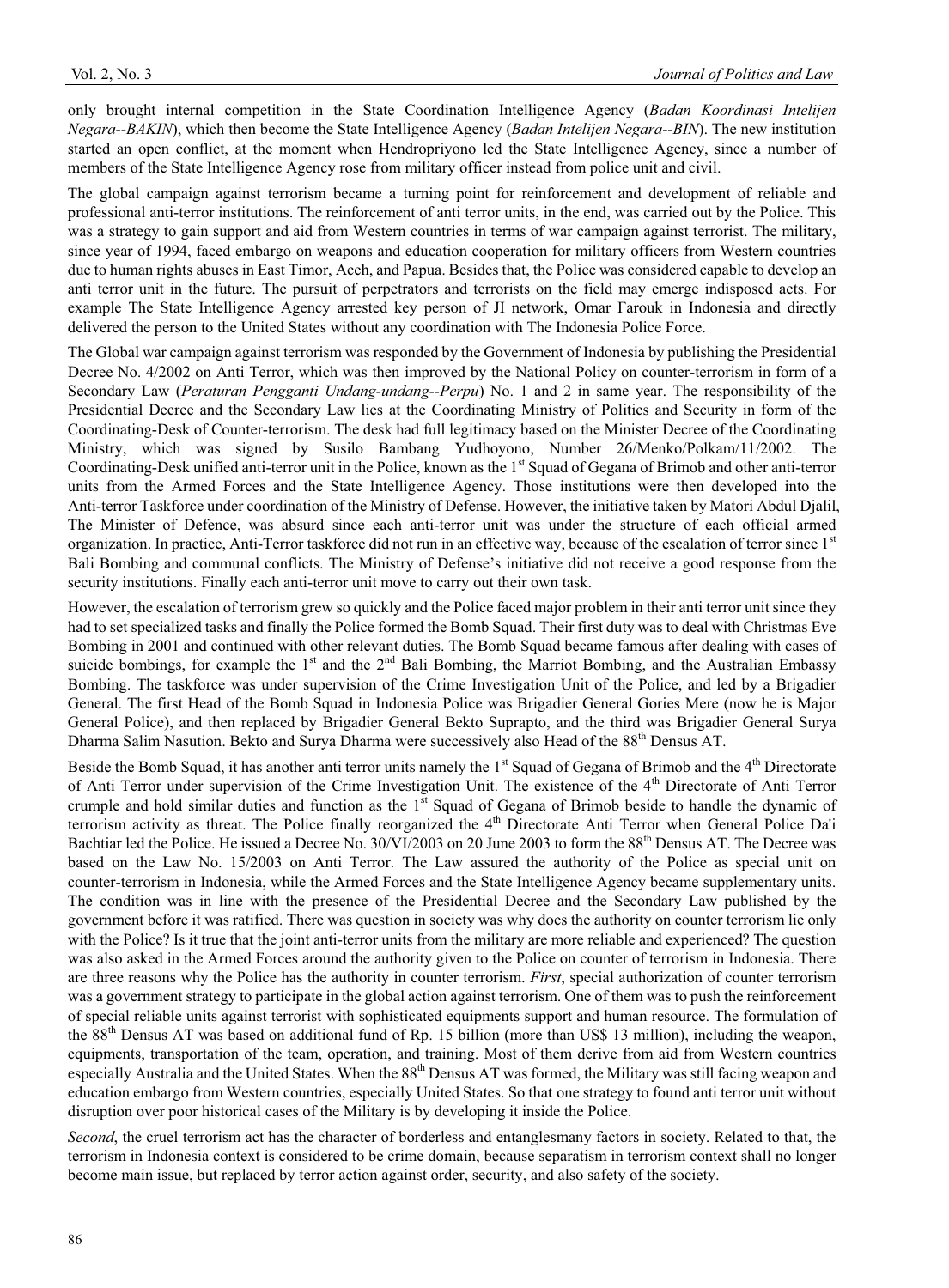*Third*, it is important to avoid resistance from the society and international community if the counter terrorism is carried out by the Military and the State Intelligence Agency. Ever since the fall of the Soeharto regime, the Military and the State Intelligence Agency were accused of supporting institutions of Soeharto's New Order Regime. So, the option to develop an anti-terror unit resides in the Police, based on straightening of law enforcement, maintaining security and order of society, and looking after of internal security, as stipulated in Law No.2/2002 of the Indonesia Police Forces, especially Section of 2, 4, and 5.

Based on the above reasons, the existence of the 88<sup>th</sup> Densus AT has to become a professional unit capable to run better role according to its duty and function. Referring to the Decree of Head of Indonesian Police Force No. 30/VI/2003 dated 30 June 2003 on the duty and function of the 88th Densus AT, the Police was specifically ordered to overcome the increasing terrorism in Indonesia, especially with modus of suicide bombings. It means, the 88<sup>th</sup> Densus AT is an executor to overcome domestic terror, as decanted in Law of Anti-Terror.

Meanwhile, the organization of the 88<sup>th</sup> Densus AT is in Headquarter of the National Police and the Provincial Police. In Headquarter, it is under supervision of the Crime Investigation Unit led by a Brigadier General Police. At the provincial police level, The 88<sup>th</sup> Densus AT is under supervision of the Crime Investigation Directorate led by middle rank police officers, depending on the type of the provincial Police. The  $88<sup>th</sup>$  Densus AT in A-type provincial police is led by a Chief Commissioner Police, while in Type-B and preparation stage of provincial police; it is led by a Adjutant Chief Commissioner. There are only three Head of the 88<sup>th</sup> Densus AT so far. The first one was Brigadier General Bekto Suprapto whi is re-assigned as Head of the North Sulawesi Provincial Police. The second one Brigadier General Surya Dharma Salim Nasution, former 1<sup>st</sup> Director of the Transnational Crime Investigation Unit of Headquarter of Indonesia Police Force. Now, the current of the Head of Densus 88 AT is Brigadier General Police Saud Usman Nasution, before he is in that position, he was a vice of Head of Densus 88 AT.

#### Insert Table 1, Table 2 Here

The organizational chart of the 88th Densus AT was based on four supporting pillars of operation named as sub-Detachment. They are Sub-Detachment Intelligence, Sub-Detachment Affirmative Action, Sub-Detachment Investigation, and Sub-detachment Support. Every Sub-detachment leads some supporting units for the operation of the 88th Densus AT. Sub-Detachment intelligence consists of Analysing Unit, Detection, and Contra-Intelligence Unit. Sub-Detachment Affirmative Action consists of Negotiation Unit, Reconnaissance Unit, Penetration Unit, and Bomb Unit. Sub-Detachment investigation consists of Crime Scene Unit, Investigation Unit, and Technical Support Unit. Sub-Detachment Support consists of Operation Support Unit and Administration Support Unit.

One of prerequisites to recruit members and personnel of the  $88<sup>th</sup>$  Densus AT for the development and formulation of special anti-terror unit are personnel should have never been assigned to Aceh, Papua, and East Timor, to prevent any collision of human right. However, it was rather difficult, since many personnel of the 88<sup>th</sup> Densus AT are from the Brimob, specially the 1<sup>st</sup> Squad of Gegana. So, the level of prerequisite was reduced and should be supported by competent skill as special unit. Beside from the Brimob and the 1<sup>st</sup> Squad of Gegana, other unit as supporting pillars of the 88th Densus AT was the Security and Crime Intelligence Agency of the Indonesia Police Force (Baintelkam). The recruitment of personnel of the 88th Densus AT is also from the Police Academy, the Female Police School, and the special unit from the Indonesia Police College (PTIK).

Now the number of personnel of the 88<sup>th</sup> Densus AT is not more than 500 personnel with best qualification of anti-terror, while in Provincial Police are around 50 and 75 personnel. Before the police was recruited and become part of the 88<sup>th</sup> Densus AT, the personnel should be trained in the Education Center for Investigator of Indonesia Police Force in, Puncak, West Java, and also at the National Anti-Terror Education Center in Police Academy Campus, Semarang, Central Java. All instructors, in addition to the Police, are from CIA, FBI, the Australia National Service, the Australian Police Federal, the Secret Service and intelligence network in Western countries. Besides theories and methodologies training, both education centres also supported by simulators.

Meanwhile, weapons, equipments, and other supporting devices are very sophisticated. For example, assault rifle of Colt M4 5.56 mm and the latest Steyr-AUG, or sharpshooter rifle, Armalite AR-10, and also Remington 870 shotgun. Most of them are supplied by the United States. Beside weapons, every personnel of the 88<sup>th</sup> Densus AT are provided with personal and team equipments; communication tools, GPS, night camera, eavesdropping appliances, micro recorder, plane interceptor, signal assembling machine, and others. To support the operation of the 88<sup>th</sup> Densus AT, the unit also cooperates with operator cellular phone and internet provider to detect movement of terrorist groups. For a while, each unit has bomb tamer with supporting equipments, for example metal detector, special gauntlet and mask, anti land mine vests and shoes, and also tactical vehicle of bomb silencer. It is also issued that the 88<sup>th</sup> Densus AT has its own C-130 airplane Hercules to deploy personnel. However it is difficult to be proved since the Headquarter of Police have formed the 88th Densus AT in Provincial level. It means the unit answers the mislead information.

The budget support to form the 88<sup>th</sup> Densus AT was from the United States, precisely through US Diplomatic Security, State Department. In early forming of the  $88<sup>th</sup>$  Densus AT, there was around Rp. 150 billion (more than US\$ 130 million)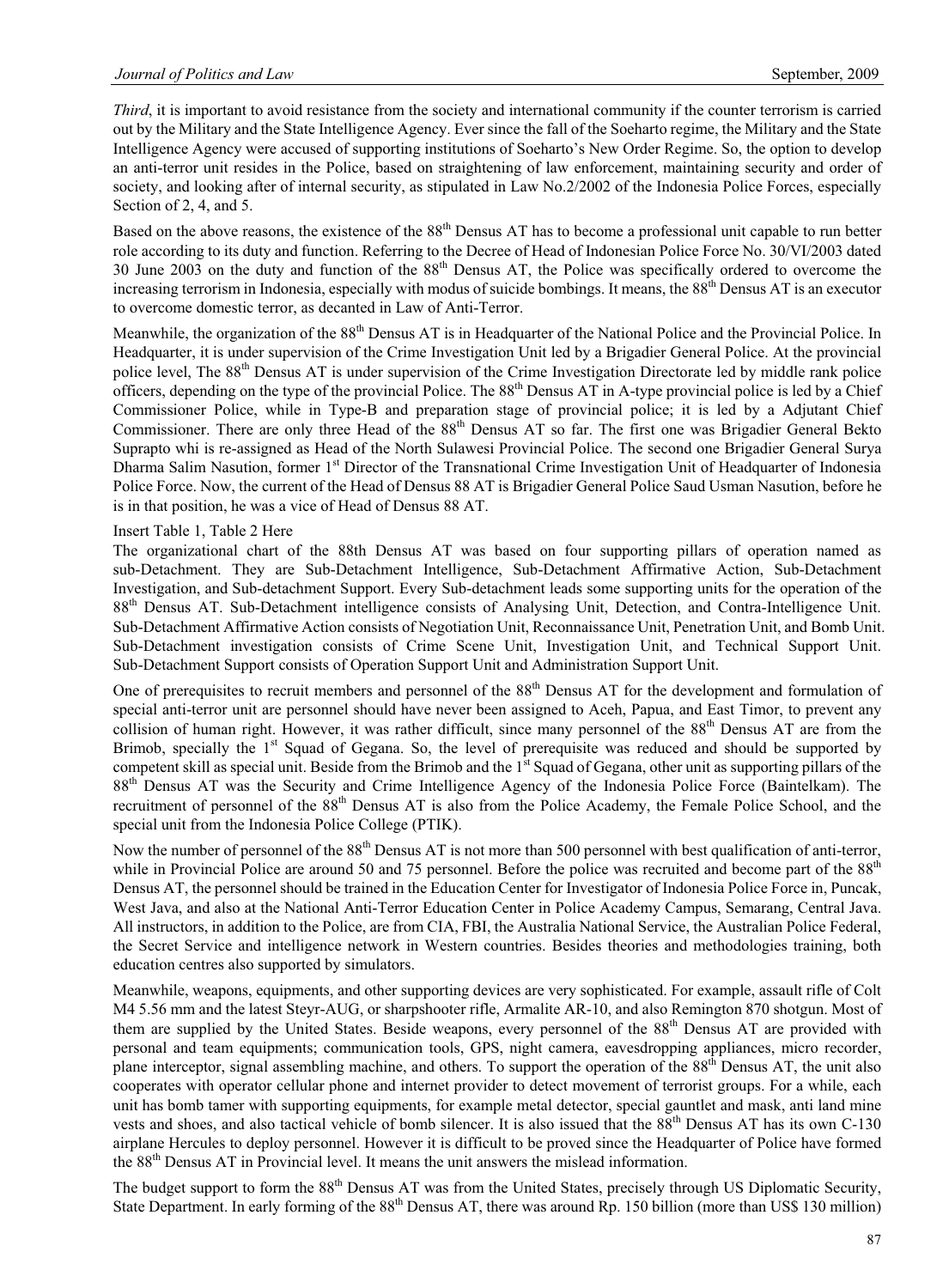at 2003, while the next year of operation of the  $88<sup>th</sup>$  Densus AT there was only Rp. 1.5 billions (more than US\$ 1.3) million). The low budget was because the allocated budget was already covered in mid 2003. In 2005, they spent up to Rp. 15 billion (more than US\$ 13 million), and 2006 the budget was Rp. 43 billion (more than US\$ 40 million). The annual fund of 2006 was not yet for the formulation of the 88<sup>th</sup> Densus AT in provinces, because practically Heads of Provincial Police do not have resources to find budget aid for the development of the 88<sup>th</sup> Densus AT. An example was Inspector General Firman Gani, when he was Head of Jakarta Police, as he built the building for the 88<sup>th</sup> Densus AT from self-supporting aid. It was actually prohibited as stipulated in Law No. 2/2002 on the Indonesia Police Forces, but with limited State budget, the process become a justification for other Provincial Police to follow an example made by the Jakarta Police. Around year 2007-2008 almost 29th of the Provincial Police have The 88<sup>th</sup> Densus AT Unit on their structures, some of them used self-supporting aid, because the budget support from abroad was reduced and the national budget was not enough to allocate for developed the new units on the Provincial Police.

Based on the description, it is not out of the ordinary if the 88<sup>th</sup> Densus AT was expected by the Police and the government to be a reliable anti-terror unit. Since 2003 until now, the 88<sup>th</sup> Densus AT has played a role on counter-terrorism, as Law No.2/2002 on Indonesia Police Forces and Law of Anti-Terror mentioned. Two months after this unit was formed, the unit had to directly deal with the car bomb at J.W. Marriot Hotel, a United States network hotel, killing 13 people. In a week time, the network of bombers were detected and arrested.

Following the arrest of terrorist network of Marriot bombing, at 9 September 2004, Jakarta was surprised once again with a car bomb in front of the Australian Embassy. This bomb killed ten people and did not hit the inside part of the Embassy. Within a month, the 88<sup>th</sup> Densus AT and Australian Federal Police (AFP) succeed to solve the case, and caught the perpetrators. They were sentenced years in prison and some were even sentenced with death pinalty.

One year after the explosion in front of the Australian Embassy, Bali, was shocked again by a bomb. Although it was not equal to the 1<sup>st</sup> Bali Bombing. The explosion killed 23 people and hurt hundreds of others. Again, in three months, the  $88<sup>th</sup>$ Densus AT could solve and arrest perpetrators. the 2nd Bali bombing also brought them close to a terrorist Kingpin in Indonesia; Dr. Azahari. A months after the 2<sup>nd</sup> Bali Bombing, they invaded a house of terrorist fugitive, Dr. Azahari, in Batu Malang, East Java. This attacked caused the death of him, and lob the name of the 88<sup>th</sup> Densus AT as a notable anti-terror unit in Asia. During at the same time, the  $88<sup>th</sup>$  Densus AT succeeded to catch perpetrators of bombing in traditional market, Palu, Central Sulawesi. The perpetrator was one of the conflicting groups in Poso.

In 2006, the 88<sup>th</sup> Densus AT almost caught another terrorist kingpin, Noordin M. Top, in a raid at Dusun Binangun, Wonosobo, Central Java. Noordin got away from the pursuit of the 88<sup>th</sup> Densus AT. The attack was a gunfight between the  $88<sup>th</sup>$  Densus AT and terrorist group and police succeed to catch two people and pick two others. A year later, precisely on 22 March 2007, the 88<sup>th</sup> Densus AT raid the terror group in Central Java and succeeded to discover the biggest bomb and weapons network since the last 30 years in Sleman, Yogyakarta, and catch seven accused owners of the weapons, depositor, and assemblers. In the attack, two perpetrators were killed when trying to run away.

Following the success to discover the network of Central Java group, the 88<sup>th</sup> Densus AT also succeeded to arrest and paralyse Abu Dujana alias Ainul Bahri, Commander of Military Wing *Jema'ah Islamiyah* (JI), and Zarkasih, the new Spiritual Leader of JI. The arrest lobs the name of the  $88<sup>th</sup>$  Densus AT and prove that Indonesia have reliable and professional anti-terror unit.

The coherent role of the 88<sup>th</sup> Densus AT in fact assures the commitment of Indonesia Police Forces and government in active global war against terrorism. Six years after its formulation, the role and function of Densus 88 AT has received high reputation by the international community. The 88<sup>th</sup> Densus AT has brought the Police to a distinctive level where it becomes commitment of the Indonesia Police Force in fighting against the terrorism. Even on the way, the 88<sup>th</sup> Densus AT is not only focused at identifying and pursuit of terrorists, but also assists other units in the Indonesia Police Force on other arsonist like illegal logging, narcotic, and others. The 88<sup>th</sup> Densus AT even assists to identify regional problems as happened at the case of Republic of Southern Moluccas (RMS), the separatist group's flag at a national political event in Ambon when Indonesia's President was also attended.

The 88<sup>th</sup> Densus AT is even focused on counter terrorism, besides that it also has three other coherent functions and role. *First*, the 88<sup>th</sup> Densus AT resides in the Crime Investigation Unit of Indonesia Police Force, and the Investigator Directorate of Provincial Police. Therefore, the personnel are also reliable qualification as detective. So that, it is not strange if every police officer activity in the Crime Investigation Unit and the Investigator Directorate, always brings in personnel of the 88th Densus AT on field, especially related to special crime like; illicit drug, illegal logging, illegal fishing, people smuggling, and others.

*Second*, personnel of the 88<sup>th</sup> Densus AT are also member the Indonesia Police Force with qualification in security intelligence such as in doing detection, analysis, and contra-intelligence. In few cases involving personnel of the  $88<sup>th</sup>$ Densus AT in police intelligence also improve the performance of the Headquarter of Indonesia Police Force and local police, as implemented by provincial police during direct regional election and other conflict areas.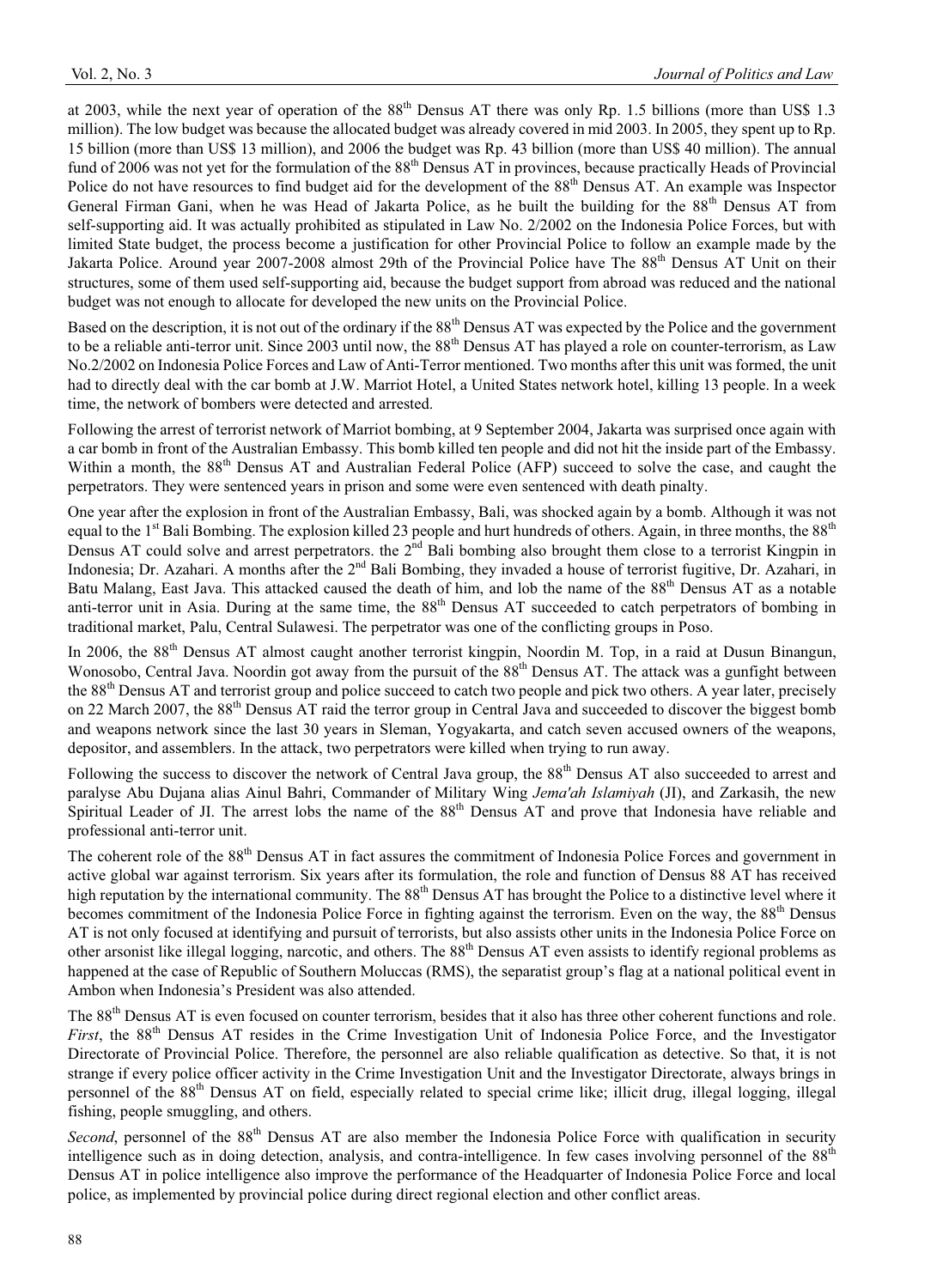*Third*, the personnel of the  $88<sup>th</sup>$  Densus AT are good negotiators. The negotiator skills are required not only by the  $88<sup>th</sup>$ Densus AT but also by police personnel in general. It means a negotiator is required to reduce the fall of larger victims, for example, in cases of terrorism; various steps should be taken to reduce risks regarding the law, as special pillar of police duty. Difficult negotiation processes were carried out done on the siege of Dr. Azahari and Noordin M.Top hideout. Even both of them could not be caught, since Dr. Azahari chose to detonate himself and Noordin M.Top succeeded to get away. However, steps and procedures by the negotiator from the 88<sup>th</sup> Densus AT was relatively succeed, because it did not hurt or cause negative effect at the society.

## **III. Coordination of All Anti Terror Units**

The efficacy of the  $88<sup>th</sup>$  Densus AT in reducing the movement of terrorist groups in Indonesia gives big consequences for the detachment and relation between other security officer in the government. The attack on Dr. Azahari and the capture of numbers of high leaders of JI in Indonesia, makes the pattern of counter terrorism now is focused at Noordin M. Top only. The consequence of efficacy of the 88<sup>th</sup> Densus AT affects the relation on the unity of anti terror units in Indonesia which are less harmonious. The duty and function of the 88<sup>th</sup> Densus AT is limited only at the counter of bomb terrorism and other terrorist action. There are two the consequences following the efficacy of the 88<sup>th</sup> Densus AT. Firstly, there are internal consequences. The different treatment among units of anti terror in the Police may cause internal conflict. It is based on the moment of attack against Dr. Azahari hideout in Batu, Malang, East Java. As known, inside of the Indonesia Police Forces, there are four units with qualification of anti terror: the 1<sup>st</sup> Squad of Gegana of Brimob, the Bomb Squad of Indonesia Police Force, the 4<sup>th</sup> Directorate of Anti Terror, and the 88<sup>th</sup> Densus AT.

The piquancy is even worse when the  $88<sup>th</sup>$  Densus AT have been formed. The existence of the  $4<sup>th</sup>$  Directorate of Anti-Terror, Bomb Squad, and also the existence of 1<sup>st</sup> Squad of Gegana Brimob are at stake. The early assumption was that each unit could support each other and do integrated works. However, the existences of three units in the Police were likely to repeat the mistaken process of Anti-terror Taskforce made by Matori Abdul Djalil, Former Minister of Defence, with minimum coordination and many unnecessary activities among one another. Even former Head of Crime Investigation Unit, the late Bambang Hendarso Danuri (now he is Chief of Indonesian Police Force) disbanded the Bomb Squad and the 4<sup>th</sup> Directorate of Anti Terror then cope them into the 88<sup>th</sup> Densus AT and directly under his supervision. It has to be confessed that the existence of two anti terror units; The 88<sup>th</sup> Densus AT and 1<sup>st</sup> Squad of Gegana of the Brimob in the Police become unfavourable for the organisation, at least there should be coherent role and function. Until now, the 88<sup>th</sup> Densus AT, and 1<sup>st</sup> Squad of Gegana of the Brimob have almost the same role and functions. There are not yet any escalating problems so far, but unlikely problems may emerge and become problems in the future.

Secondly, the external consequences. The efficacy of the 88<sup>th</sup> Densus AT has made high rank officers in the Military and the State Intelligence Agency dubious concerning the ability of the Police in developing anti-terror unit with best qualification. This condition opened conflict among anti-terror units on field, especially related in handling separatism in Aceh and Papua and also communal conflict in Poso and Maluccas, related to the role of the 88<sup>th</sup> Densus AT. Since it was under the Investigator Directorate of Provincial Police, entangled also mentioned operation cases. Referring to Law No. 2/2002 on the Indonesian Police Force and Law No. 34/2004 on the Indonesia Armed Forces, separatism is the conflict of interest between the Military and the Police, where the military are considered as the main element and the Police is the supporting element for the condition. On the other side, the assignation of the 88<sup>th</sup> Densus AT is related to act of terrorism and separatism dealt by Police Paramilitary Unit, Brimob.

The two consequences above have to be faced with approaches based on nationalism, threat of terrorism, and institution. An institution was required for effective coordination, so that each unit can play role and function effectively. In this context, there should be an affirmative policy for coordination. For example, the *Dengultor* and the *Group 5* of the Indonesian Army on focus at terrorism at the state border, separatism with high intensity, and also threats related to sovereignty of the state, with specialization in city war, piracy of plane, and contra-intelligence. Meanwhile, the *Denbravo* of the Indonesia Air Force is focused at security of aerospace weaponry system, anti piracy of plane, and contra-intelligence. The *Denjaka* of the Indonesia Navy has specialization of anti piracy of sea, all kind of sea terror, sabotage, and contra-intelligence. Then, the  $88<sup>th</sup>$  Densus AT and and also the  $1<sup>st</sup>$  Squad of Gegana of the Brimob should be more focus on all kind of terrors using bombs against public security and order and home security affairs.

Looking at all anti terror units, in fact, the constraints are very clear, namely each unit has its own role and function. There are some parallel duties and roles among four units like intelligence qualification and contra-intelligence. Besides that, each unity has an equal role, like between *Dengultor*, *Group 5* of the Army and *Denbravo* of the Air Force, where both have the have same qualification of anti hijackings of airplanes.

Terrorism's threats in the future are stipulated in the Indonesia's Defence White Paper 2008. At least there are four threats against the State: Separatism, terrorism, communal conflict, and transnational crimes. In threat of separatism, all of units of anti terror could be assigned at the same time based on their own qualification. As in broader terrorism definition, separatism is classified as one of type of terrorism, because it tends to use violence and terror. The possibility of the increasing act of terrorism is based on failure agreement of peace in Aceh and also Special autonomy in Papua.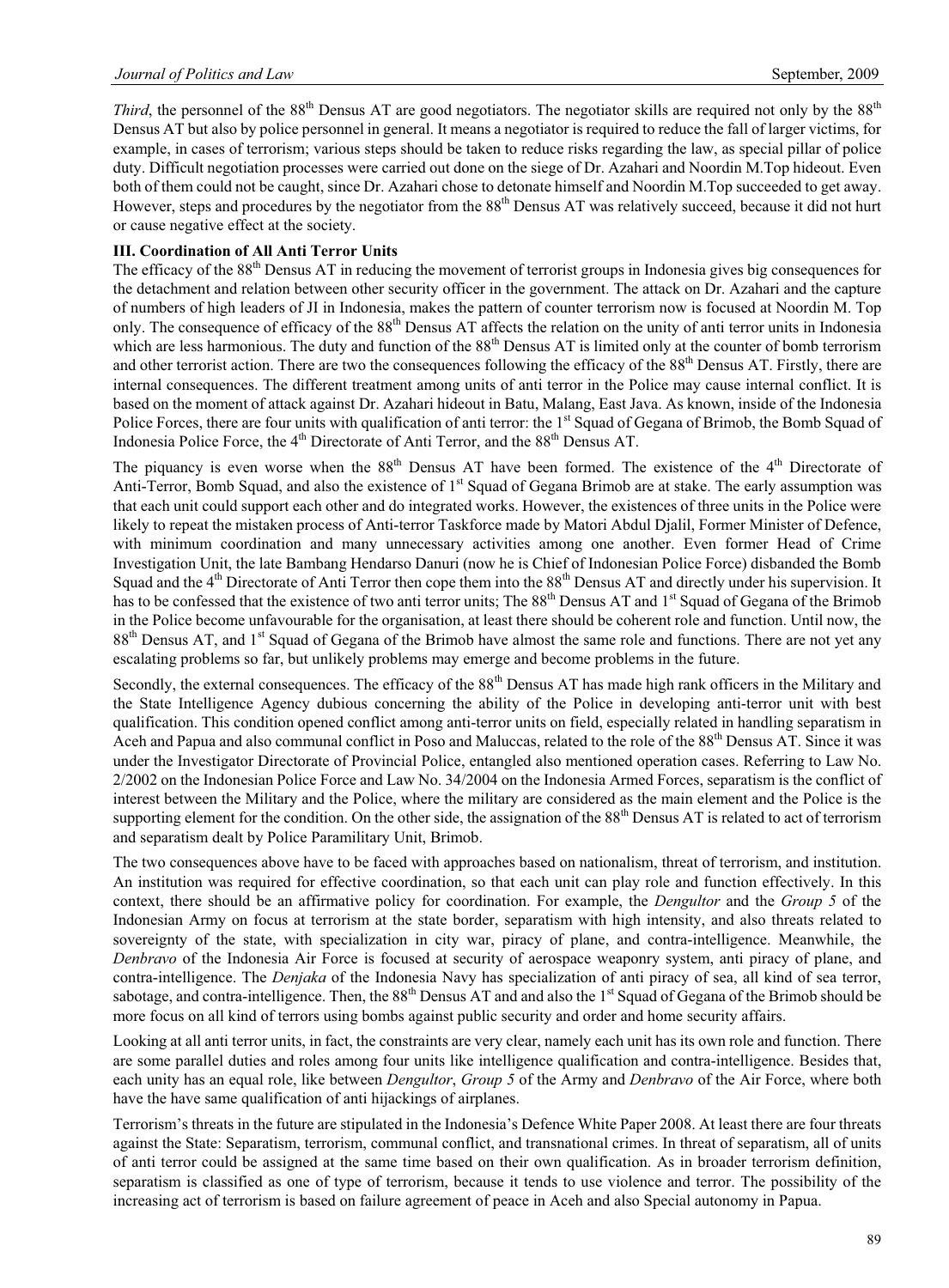Against threat of terrorism, the  $88^{th}$  Densus AT and also the 1<sup>st</sup> Squad of Gegana have larger portion than other anti terror units. This is caused by level of terrorism with specialized ability should faced by the  $88^{th}$  Densus AT and the  $1^{st}$  Squad of Gegana. Whereas other anti terror units should be assigned to assist when the specific level related to the requirement for joint taskforce is required. For example, hijackings of airplane might possibly be handled by Dengultor, Group 5, and Denbravo with coordination to the 88<sup>th</sup> Densus AT.

On the other hand, related to threat of communal conflict, the solution is carried out by other external unit of anti terror, like the 1<sup>st</sup> of Gegana and unit in the Armed Forces, just like how to solve conflicts at Borneo's Indonesia and Timor's Indonesia. However, in handling communal conflict in Poso and Maluccas, the 88th Densus AT was involved, because the conflict was presumably exploited by terrorist network with various intensions on both places.

Last but not least, all units should be highly involved in dealing with transnational crimes. It is caused by of transnational level in exploiting various medium for the action whether on land, sea, and air. Developing effective coordination is not only limited on meeting among staffs of the armed forces and heads of police, but also internal obligatory mechanism.

There are two prerequisites to improve coordination. *First*, revising the Law of Anti Terror so that it should be more comprehensive, not simply describing terrorism as an act of injustice related to the international network like Al Qaeda and *Jema'ah Islamiyah*. It should also consider the effects of separatism, communal conflict, and transnational crime.

*Second*, there should be Coordinating-Desk of Anti-Terror once issued by the Coordinating Ministry of Politic and Security. It means all anti-terror taskforces as developed by the former Minister of Defence, Matori Abdul Djalil, will be refused by the Indonesia Police Forces, because the Ministry of Defence is considered as a representation of military institution. Therefore, there should be a neutral institution, one of them is the Coordinating Ministry of Politic and Security.

Finally, with effective coordination among all anti-terror units, it will give warranty for effective counter terrorism in Indonesia. The presence of the  $88<sup>th</sup>$  Densus AT, has to be comprehended as part of effort to tighten the unity of all anti terror units in Indonesia in fighting against terrorism.

#### **IV. Conclusion**

Based on above explanation, the existence of the 88<sup>th</sup> Densus AT as one of anti terror units may provide effective and measured evidences. The role of the 88<sup>th</sup> Densus AT is limited at counter bombing terrorism, should become one of the specialties of the Police. At least when measured with achievement, image, stimulation, and effectiveness of developing human resources, and also improvement of facilities.

Aside of the efficacy reached by the 88<sup>th</sup> Densus AT, it still leaves problems related to duty constraints and function inside the Indonesia Police Force, especially with Brimob, more specific at 1<sup>st</sup> Squad of Gegana. There should be assurance against constraints and coordination in practice among all special units owned by the Indonesia Police Force. Problems of coordination and division of authority with other anti terror units from the armed forces should be coherent with the existence of legal umbrella to reduce constraints in coordination and function, threat of terrorism will expand with various models and actions. If we expect one anti terror unit to fighting against terrorism, it is not a good policy for Indonesia. As we know, the characteristic of terrorism has many various types and patterns. So that, there should be requirements to co-ordinate with detailed steps and give the bigger picture for the importance of state sovereignty and the society against threat of terrorism.

## **References**

Alderson, Jhon. (1998). *Principled Policing*: Protecting the Public with Integrity. Winchester: Waterside Press. (Chapter 3)

Alpert, Geoffrey P. and Roger G. Dunham. *Policing Urban America*. (Third Edition). Illinois: Waveland Press. (Chapter 10)

Bailey, David. (1994). *Police for the Future*. New York: Oxford University Press. (Chapter 6).

--------, (2001). *Democratising the Police Abroad*: What to Do and How to Do it. Washington: Department of Justice.

Barker, Thomas and David L. Carter (eds) (Third Edition). (1994). *Police Deviance*. Ohio: Anderson Publishing. (Chapter 12).

Bruce David and Rachel Neild. (2005). *The Police that We Want*: A Handbook for Oversight of the Police in South Africa. Johannesburg: the Johannesburg-based Centre for the Study of Violence and Reconciliation in association with the Open Society Foundation for South Africa, and the Open Society Justice Initiative. (Chapter 3).

Carty, Kevin (ed). (2006). Guidebook on Democratic Policing by the Senior Police Adviser to the OSCE Secretary General. *Vienna: OSCE* (pp. 3-10).

Eko Maryadi "Detasemen Khusus 88 Polri" in Sukadis, Benny. (2007). Almanak Reformasi Sektor Keamanan Indonesia. *Jakarta: Lesperssi-DCAF.* (Pp. 75-78).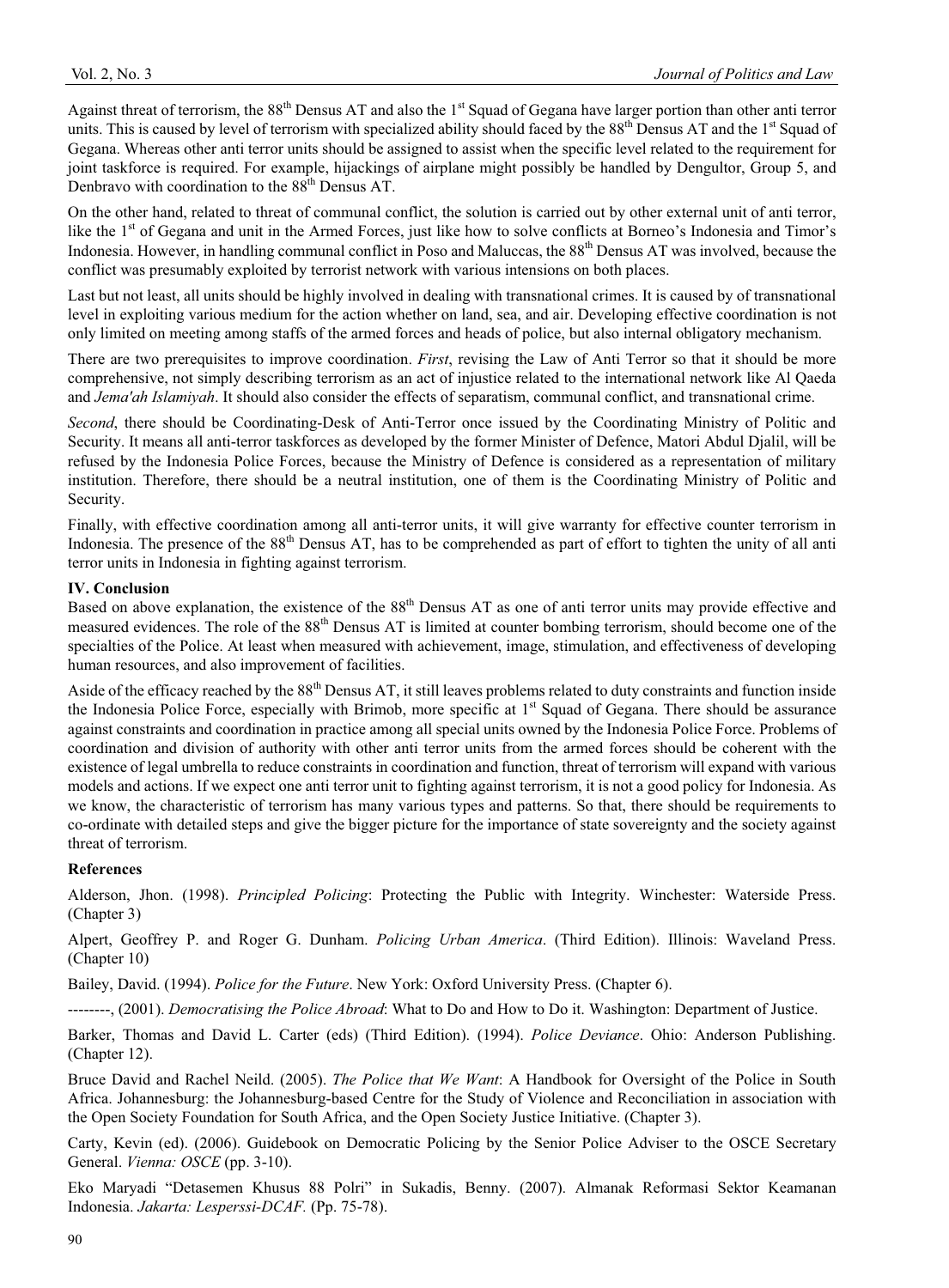English, D. Allan. (2001). *Understanding Military Culture*: A. Canadian Perspective. Canada: Mc. Gill University Press. (pp. 5-9).

Jefferson, Tony. (1990). *The Case Against Paramilitary Policing.* Philadelphia: Open University Press. (Chapter 5).

James, Ann and Jhon Raine.(1998). *The New Politics of Criminal Justice.* London: Longman. (Chapter 1).

Kraska, Peter B. (2001). *Militarizing the American Criminal Justice System*: The Changing Roles of the Armed Forces and the Police. Boston: Northe astern University Press. (pp. 3-13).

Marpaung, Rusdi (ed). (2007). *Praktik Brutalitas Polisi di Masa Transisi.* Jakarta: Imparsial. (Chapter 2).

Makarim, Mufti and S. Yunanto (eds). (2007). *Laporan Penelitian: Efektifitas Strategi Organisasi Masyarakat Sipil Dalam Advokasi Reformasi Sektor Keamanan di Indonesia 1998-2006.* Jakarta: IDSPS. (Chapter 2).

Mabes Polri. (1999). *Reformasi Menuju Polri yang Profesional.* Jakarta: Mabes Polri.

--------.(2004). *Kajian Grand Strategi Polri Menuju 2025*. Jakarta: Mabes Polri.

Muradi. (2005). *Berpijak Di Atas Bara*: Kegamangan Politik TNI Pada Masa Transisi. Bandung: University of Padjadjaran Press. (Chapter 6).

--------, (2007). *Community Policing Sebagai Upaya Mewujudkan Polri yang Profesional dan Demokratik*. Jakarta: INFID – The RIDEP Institute.(Chapter 2).

--------, "Intelijen Negara dan Intelijen Keamanan: Persfektif Kepemimpinan Politik dan Efektifitas Koordinasi" in Widjajanto, Andi (ed). (2006). *Negara, Intel, dan Ketakutan.* Jakarta: Pacivis UI. Pp. 65-69.

--------, (et.al). (2007). *Metamorfosis Bisnis Militer:* Sebaran Bisnis TNIPasca UU TNI Diterbitkan. Jakarta: The RIDEP Institution-FES. Pp. 24-39.

--------, (2008). *The Reform of Mobile Brigade of Indonesia National Police and Democratization*. M.Sc Thesis. Singapore: NTU. (Chapter 4).

Paust, Jordan J. *Beyond the Law:* The Bush Administration's Unlawful Responses in the"War" on Terror. New York: Cambridge University Press. (Chapter 3).

Sukadis, Beni (eds). (2007). *Indonesia's Security Sector Reform 2007*. Jakarta: Lesperssi-DCAF. (Chapter 6).

Sebastian, Leonard.C. (2006). *Realpolitik: Indonesia's Use of Military Force*. Singapore: ISEAS. (Chapter 2).

**Notes** 

Note 1. See Tempo Interaktif. (2009). Parlemen Terus Desak Kongres AS Untuk Hapus Embargo.[Online] Available: http://www.tempo.co.id/hg/nasional/2005/01/16/brk,20050116-21,id.html ( May 25, 2009), see also The Jakarta Post. (2009). US Congress to Evaluate Military Embargo on Indonesia. [Online] Available: http://www.thejakartapost.com/news/2002/05/20/us-congress-evaluate-military-embargo-indonesia.html (May 25, 2009)

Note 2. for example see The Jakarta Post. (2009). RI-Australia Ties: East Timor, Bali Bombings, Tsunami, and Beyond. [Online] Available:

http://www.thejakartapost.com/news/2005/03/05/riaustralia-ties-east-timor-bali-bombing-tsunami-and-beyond.html (May 25, 2009)

Note 3. see The Jakarta Post. (2009). Military, Police Stage National Counter-terrorism Drills. [Online] Available: http://www.thejakartapost.com/news/2008/12/22/military-police-stage-national-counterterrorism-drills.html (May 25, 2009)

Note 4. see C. S. Kuppuswamy. (2009). Terrorism In Indonesia: Role of Religious Organizations. [Online] Available: http://www.southasiaanalysis.org/%5Cpapers16%5Cpaper1596.html (May 25, 2009)

Note 5. see see Muradi. (2008). The Reform of Mobile Brigade of Indonesian National Police and Democratization. Master Thesis, Singapore: Rajaratnam School of International Studies, Nanyang Technological University, see also Muradi. (sept-Nov., 2008). Peranan Densus 88AT Dalam Pengamanan Pilkada dan Pemilu. Jurnal Sanyata Sumanasa Wira, No. 35. Bandung: SESPIM POLRI. pp. 38-40. Bachtiar Effendy. (2009). Combating Terrorism in Indonesia: Where are we now exactly.[Online] Available: http://www.thejakartapost.com/news/2008/07/21/combating-terrorism-indonesia-where-are-we-now-exactly.html (May 25, 2009)

Note 6. See Muradi. (2006). "Intelijen Negara dan Intelijen Keamanan: Persfektif Kepemimpinan Politik dan Efektifitas Koordinasi" in Widjajanto, Andi (ed). Negara, Intel, dan Ketakutan. Jakarta: Pacivis UI. Pp. 65-69, see also Atmajaya. (2009). BIN Jangan Diberi Wewenang Menangkap. [Online] Available: http://www.atmajaya.ac.id/content.asp?f=0&id=659 (May 13, 2009)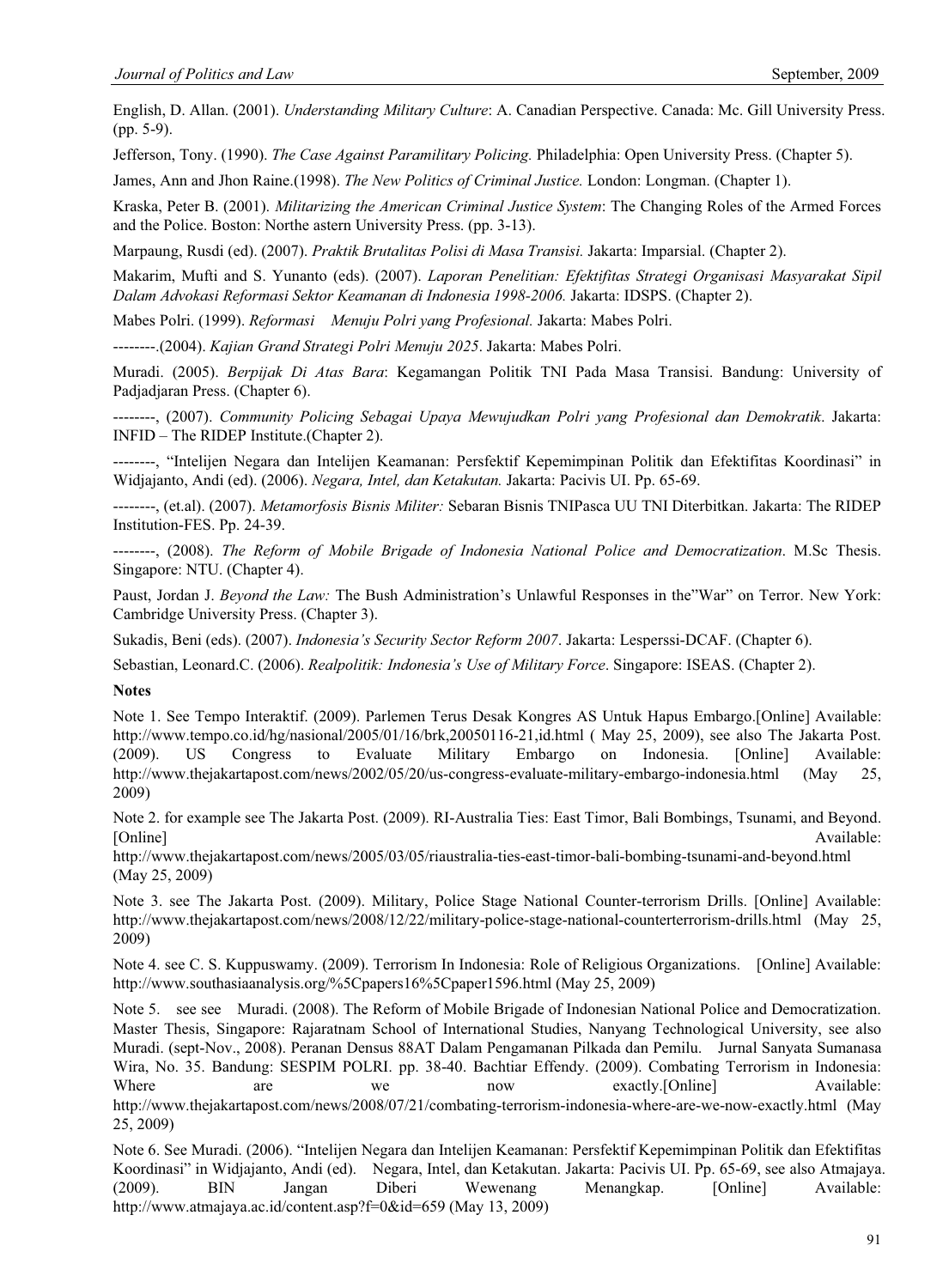Note 7. see the Jakarta Post. (2009). Military Role in War on Terror in Questioned. [Online] Available: https://www.thejakartapost.com/news/2002/10/02/military-role-war-terror-questioned.html?1 - 33k (May 25, 2009)

Note 8. See Tempo Interaktif. (2009). A.C. Manulang: "Umar Al Faruq itu Direkrut CIA. [Online] Available: http://www.tempointeraktif.com/harian/wawancara/waw-Manulang01.html (May 13, 2009)

Note 9. See The Jakarta Post.(2009). Anti-terror Chief support TNI Plan to curb terrorism. [online] Available: http://www.thejakartapost.com/news/2005/10/08/antiterror-chief-supports-tni-plan-curb-terrorism.html (May 31, 2009)

Note 10. More about Coordinating-Desk of Anti Terror, see their website: www.antiteror.polkam.go.id

 Note 11. for example see the Jakarta Post. (2009). Suspects re-enact final preparations of Bali Bombing. [Online] Available: http://www.thejakartapost.com/news/2002/12/23/suspects-reenact-final-preparations-bali-bombing.html (May 25, 2009)

Note 12. See "Menhan Minta Masyarakat Pahami Pembentukan Satgas Anti" http://www2.kompas.com/utama/news/0210/29/043604.htm (accessed May 13, 2009)

Note 13. See Inilah Interactive News. (2009). Polri Bereaksi Lagi: Menelusuri Gerakan Pemberantasan Teroris. [Online] Available: http://www.inilah.com/berita.php?id=19655 (May 13, 2009)

Note 14. See Harian Komentar News. (2009). JJM Minta SBY Tindak Brigjen SD. [Online] Available: http://www.hariankomentar.com/arsip/arsip\_2007/okt\_18/hl005.html (accessed May 13, 2009)

Note 15. Bomb Squad was finally disbanded by Head of the Crime Investigation Unit of the Indonesia Police Forces, Commissioner General Bambang Hendarso Danuri, to focus the task of anti-terror on the 88th Detachment. See InilahInteractives News. (2009). Polri Bereaksi Lagi: Menelusuri Gerakan Pemberantasan Teroris. [Online] Available: http://www.inilah.com/berita.php?id=19655 (May 16, 2009)

Note 16. See Suara Merdeka News. (2009). Brigjen Gorries Mere Dimutasikan. [Online] Available: http://www.suaramerdeka.com/harian/0410/06/nas24.htm (May 17, 2009). See also Tempo Interactive. (2009). Direktur Anti Teror Teror Diganti.[Online] Available:

http://www.tempointeraktif.com/hg/nasional/2004/12/22/brk,20041222-57,id.html (May 17, 2009)

Note 17. See Parliamentary News. (2009). Densus Perlu Ditata Ulang. [Online] Available: http://fpks-dpr.or.id/new/?op=isi&id=2622 (May 17, 2009), see also Harian Komentar News. (2009). Kapolda (Bekto): Sulut Jadi Perhatian Khusus Kapolri. [Online] Available: http://www.hariankomentar.com/arsip/arsip\_2008/mar\_08/hl001.html (May 18, 2009)

Note 18. See Ministry of Defence News.(2009). UU Anti Terorisme Akan Ditinjau Ulang. [Online]Available: http://www.dephan.go.id/modules.php?name=News&file=print&sid=4587 (May 18, 2009), see also The Jakarta Post. (2009). U.S. back tougher antiterror law. [Online]Available: http://www.thejakartapost.com/news/2005/10/21/us-backs-tougher-antiterror-law.html (May 25, 2009).

Note 19. See Sinar Harapan News. (2009). KUHP Tak Cukup Jadi Landasan Pencegahan Terorisme. [Online] Available: http://www.sinarharapan.co.id/berita/0302/22/nas07.html (May 18, 2009), see also The Jakarta Post. (2009). war against terrorism deal a blow to right campaign. [Online] Available: http://www.thejakartapost.com/news/2002/12/03/war-against-terrorism-deals-a-blow-rights-campaign.html (May 25, 2009)

Note 20. See Politik Indonesia News. (2009). Pemberantasan Teroris: Dimana Peran Intelijen Militer?. [Online] Available: http://www.politikindonesia.com/readhead.php?id=401 (May 19, 2008)

Note 21. See Eko Maryadi. (2007). "Detasemen Khusus 88 Polri" in Sukadis, Benny (ed).. Almanak Reformasi Sektor Keamanan Indonesia. Jakarta: Lesperssi-DCAF. Pp. 75-78

Note 22. See Kompas Cyber Media. (2009). Transparansi, HAM, dan UU Pemberantasan TP Terorisme. [Online] Avialbale: www.kompas.com/kompas-cetak/0309/23/metro/575729.htm - 41k (May 18, 2009) see also Indonesia News. (2009). TNI Tetap Berperan Dalam Pemberantasan Terorisme. [Online] Available: http://www.indonesiaindonesia.com/f/9304-tni-tetap-berperan-pemberantasan-terorisme/(May 18, 2009)

Note 23. See Indonesian Parliamentary News. (2009). Panglima TNI Reformis Meminimalisir Resistensi Masyarakat. [Online] Available: http://fpks-dpr.or.id/new/main.php?op=isi&id=828 (May 18, 2009)

Note 24. For example see the Jakarta Post. (2009). Densus 88 investigates house bombing of former Free Aceh movement leader. [Online] Available: http://www.thejakartapost.com/news/2008/09/09/densus-88-investigates-house-bombing-former-free-aceh-movement-l eader.html (May 25, 2009)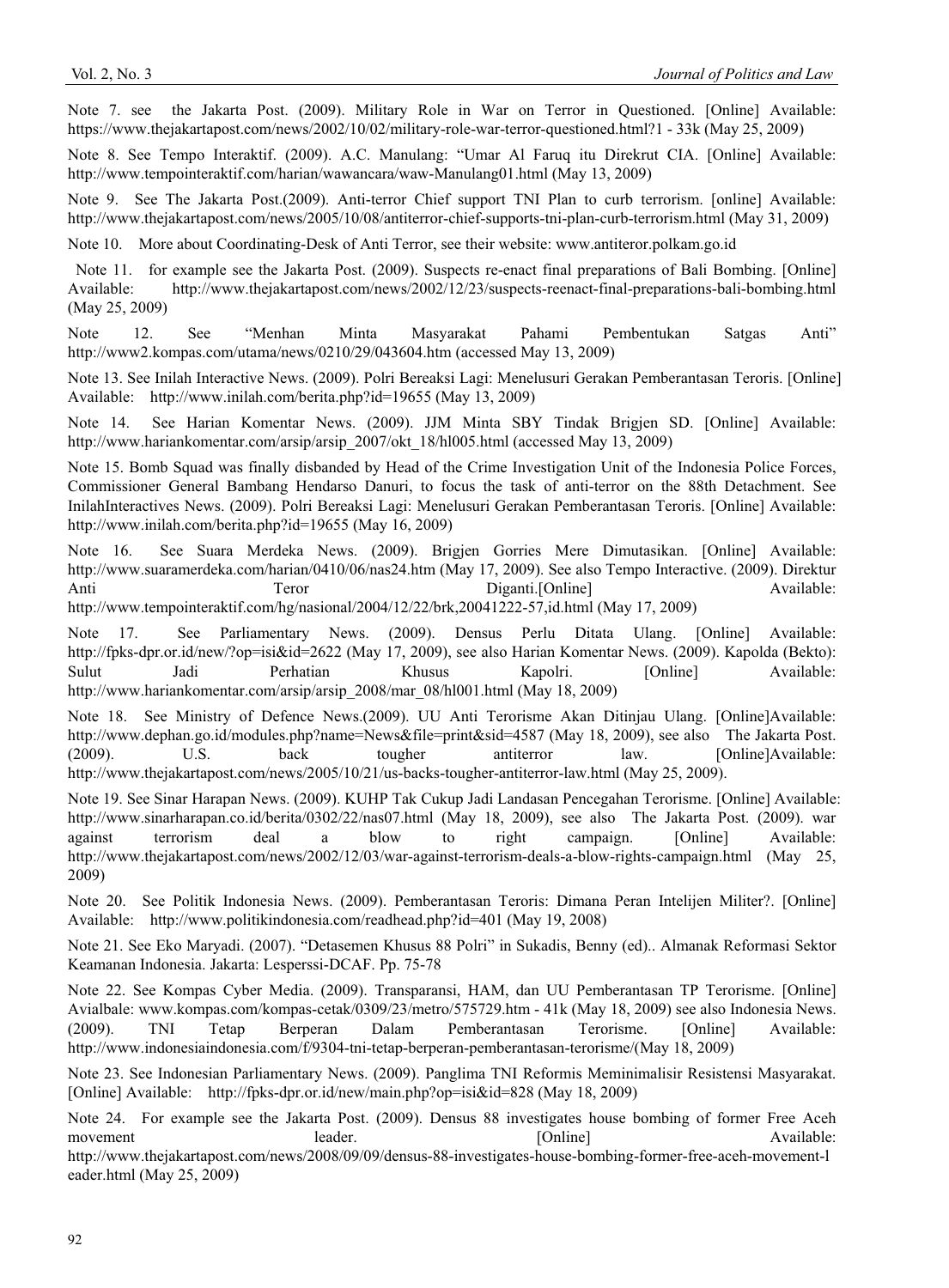Note 25. See Eko Maryadi. (2007). "Densus…, p. 82. See also Suara Merdeka News. (2009). Ditemukan Bom Siap Ledak. [Online]Available: http://www.suaramerdeka.com/harian/0703/27/nas01.htm (May 18, 2009)

Note 26. For example, see the Jakarta Post.(2009). Police work on terror threats. [Online] Available: http://www.thejakartapost.com/news/2005/10/06/police-work-terror-threats.html (May 25, 2009)

Note 27. See, Muradi. (2006). "Intelijen Negara…, Pp.65-70

Note 28. See, Muradi.(May 7, 2008). "Memahami Tugas Densus 88" Pikiran Rakyat Daily.

Note 29. See Suara Merdeka News. (2009). Bahan Bom Dari Jateng. [Online]Available: http://www.suaramerdeka.com/harian/0701/25/nas02.htm (May 14, 2008), see also Arrahman News. (2009). Ustad Ba'asyir: Densus 88 Anti Teror Layak Dibubarkan. [Online] Available: http://www.arrahmah.com/news/detail/ustadz-baasyir-densus-88-antiteror-layak-dibubarkan/ (May 14, 2009)

Note 30. See Tempo Interactive News.(2009). Polda Kerahkan Densus Untuk Amankan Pemilu Presiden. [Online] Available: http://www.tempointeraktif.com/hg/jakarta/2004/09/07/brk,20040907-46,id.html (May 14, 2009)

Note 31. See Sinar Harapan.(2009). Memberantas Terorisme Dengan Segala Daya Upaya. [Online] Available: http://www.sinarharapan.co.id/berita/0706/12/taj01.html (May 21, 2009)

Note 32. See Elshinta News. (2009). FUI Minta Densus 88 Dibubarkan. [Online] Available: http://www.elshinta.com/v2003a/readnews.htm?id=41002 (May 21, 2009)

Note 33. See Tempo Interactive News. (2009). Polda Metro Bangun Gedung Densus Anti Teror. [Online] Available: http://www.tempointeraktif.com/hg/jakarta/2004/09/08/brk,20040908-09,id.html (May 16, 2009) see also Detik News. (2009). Gedung Densus Rusak Parah, Pohon Mangga Terkoyak. [Online] Available: http://www.detiknews.com/index.php/detik.read/tahun/2006/bulan/04/tgl/05/time/171018/idnews/571347/idkanal/10 (May 21, 2009)

Note 34. See TempoInteractive News.(2009). Pelaku Bom Marriot Tidak Pernah Mendapatkan Perintah Ba'asyir. [Online] Available: http://www.tempointeraktif.com/hg/hukum/2004/12/02/brk,20041202-68,id.html (May 18, 2009) see also Tempo Interactive News. (2009). Pelaku Bom Marriot Diduga Bernama Asmar. [Online] Available: http://www.tempointeraktif.com/hg/nasional/2003/08/08/brk,20030808-02,id.html (May 18 2009), see also Tempo Interactive News. (2009). Pelaku Bom Marriot: Hanya Ingin Bidik Amerika. [Online] Available: http://www.tempointeractive.com/hg/nasional/2003/12/09/brk,20031209-17,id.html (May 18, 2009), Sinar Harapan News.(2009). Pelaku Bom Marriot Ditangkap di Poso. http://www.sinarharapan.co.id/berita/0505/03/sh01.html (May, 25, 2009)

Note 35. See Tempo Interactive. (2009). Lagi, Pelaku Bom Kuningan Diganjar Hukuman Mati. [Online] Available: http://www.tempointeraktif.com/hg/nasional/2005/09/13/brk,20050913-66529,id.html (May 18, 2009) see also Tempo Interactive News. (2009). Pelaku Bom Kuningan Tak Kenali Pelaku Bom Bali II. [Online] Available: http://www.tempointeraktif.com/hg/nasional/2005/10/12/brk,20051012-67921,id.html (May 18, 2009) , see also Sinar Harapan News. (2009). Polisi Dalami Keterangan Teman Pelaku Bom Kuningan. [Online] Available: http://www.sinarharapan.co.id/berita/0510/18/sh02.html (May 18, 2009).

Note 36. See Sinar Harapan News. (2009). Salik Pelaku Bom Bali II. [Online] Available: http://www.sinarharapan.co.id/berita/0511/15/sh12.html (May 18, 2009) see also Detik News.(2009). Polisi Bantah Pelaku Bom Bali II Asal Klaten. [Onle]Available: http://jkt.detikinet.com/index.php/detik.read/tahun/2005/bulan/10/tgl/30/time/201017/idnews/471884/idkanal/10 (May 19, 2009).

Note 37. See Gatra Magazine. (2009). Azahari Diduga Tewas Dalam Baku Tembak. [Online] Available: http://gatra.com/artikel.php?pil=23&id=89688 (May 19, 2009) see also Suara Merdeka News. (2009). Dr. Azahari Ledakkan Diri. [Online] Available: http://www.suaramerdeka.com/harian/0511/10/nas01.htm (May 19, 2009).

Note 38. See Detik News. (2009). Pelaku Bom Palu Teridentifikasi, Korban Tewas Jadi 8 Orang. [Online] Available: http://www.detiknews.com/index.php/detik.read/tahun/2005/bulan/12/tgl/31/time/174327/idnews/509810/idkanal/10 (May 15, 2009) see also Sinar Harapan News. (2009). Benang Merah Bom Palu Terbaca. [Online] Available: http://www.sinarharapan.co.id/berita/0601/02/sh08.html (May 19, 2009).

Note 39. See Tempo Interactive News. (2009). Penyergapan Noordin Top, 2 tewas,16 bom meledak. [Online] Available: http://www.tempointeraktif.com/hg/nasional/2006/04/29/brk,20060429-76807,id.html (May 19, 2009) see also Tempo Interactive News. (2009). Noordin M Top Masih di Jawa Tengah. [Online] Available: http://www.tempointeraktif.com/hg/nasional/2006/04/30/brk,20060430-76831,id.html (May 19, 2009).

Note 40. See Pelita News. (2009). Densus 88 Anti Teror Masih Selidiki Kelompok Teroris Jawa Tengah. [Online] AvailableL pelitanews.com/?c=329&a=1159 - 26k (May 19, 2008) see also Kompas Cyber Media. (2009).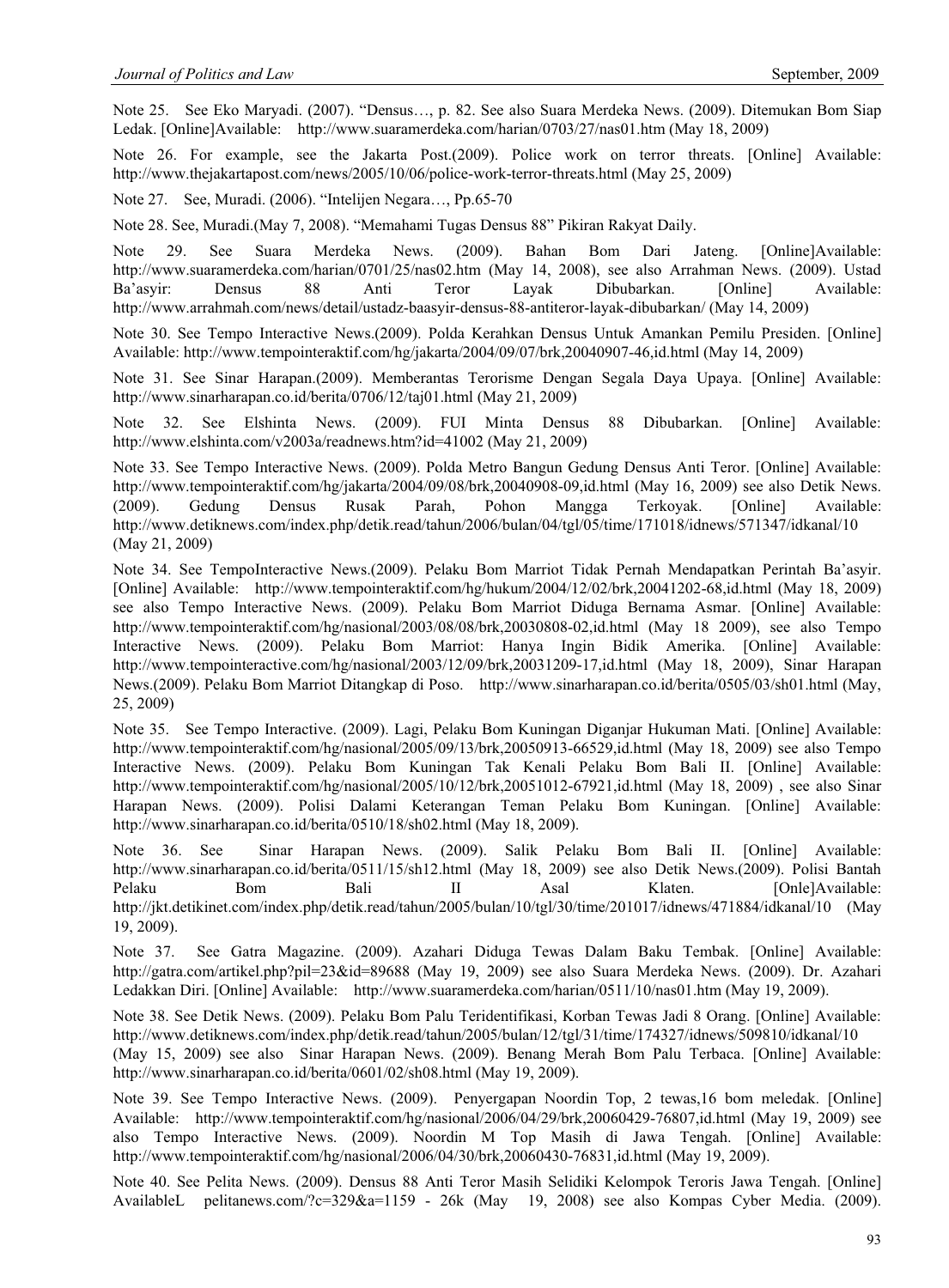Terorisme dan Anonimitas Korban. [Online] Available: http://www.kompascetak.com/kompas-cetak/0706/27/jateng/55444.htm (May 19, 2009).

 Note 41. See Kompas Cyber Media.(2009). Abu Dujana: Zarkasih Bukan Amir JI. [Online Available: http://www.kompas.com/read.php?cnt=.xml.2008.02.04.15435393&channel=1&mn=1&idx=1 (May 20, 2009) see also Tempo Interactive News. (2009). Abu Dujana dan Teror Yang Menyelinap. http://www.tempointeraktif.com/majalah/free/opi-1.html (May 20, 2009).

Note 42. See Jambi Independent News. (2009). Proses Berliku Dibalik Penyergapan Rumah Kontrakan Komplotan Terorisme di Wonosobo. [Online] Available: http://www.jambi-independent.co.id/home/modules.php?name=News&file=article&sid=918 (May 21, 2009).

Note 43. See Antara News. (2009). Densus Polda Maluku Amankan 'Penari Liar. [Online] Available: http://www.antara.co.id/arc/2007/6/29/densus-88-polda-maluku-amankan-penari-liar/ (May 21, 2009).

Note 44. See Sinar Harapan News. (2009). Kapolda Kalbar Akan Diperiksa. [Online] Available http://www.sinarharapan.co.id/berita/0804/04/sh01.html (May 21, 2009) see also Sinar Harapan News. (2009). Menhut Tinjau Kayu Sitaan. [Online] Available: http://www.sinarharapan.co.id/berita/0804/03/sh06.html (May 21, 2009).

Note 45.See Banjarmasin Post.(2009). Pilkada Kalsel: Densus 88 pun Diterjunkan. [Online] Available: http://www.banjarmasinpost.co.id/content/view/1313/320/ (May 21, 2009)

Note 46. See Tempo Interactive News. (2009). Pengejaran Dr. Azahari dan Noordin M. Top. [Online] Available: http://www.tempointeraktif.com/hg/narasi/2004/05/10/nrs,20040510-16,id.html (May 21, 2009).

Note 47. See Muradi. (May7, 2008). "Memahami Tugas Densus 88" Pikiran Rakyat Daily. See also Harian Komentar News. (2009). Catatan HUT Brimob ke-61. [Online] Available: http://www.hariankomentar.com/arsip/arsip\_2006/nov\_14/lkOpin001.html (December, 22, 2008).

Table 1. The Rank Structure of the Indonesia Police Force

(Based on the Decree of the Chief of the Indonesian Police Force, Skep No: 1259/X/2000, dated November  $3<sup>rd</sup>$ , 2000)

| No.                     | <b>The Rank Structure</b>                                                    |  |
|-------------------------|------------------------------------------------------------------------------|--|
| $\mathbf{I}$            | <b>General Grade</b>                                                         |  |
| $\mathbf{1}$            | Jenderal Polisi (Police General)                                             |  |
| $\overline{2}$          | Komisaris Jenderal Polisi/Komjen Pol. (Commissioner General)                 |  |
| 3                       | Inspektur Jenderal Polisi/Irjen Pol. (Inspector General)                     |  |
| $\overline{4}$          | Brigadir Jenderal Polisi/Brigjen Pol. (Brigadier General)                    |  |
| $\mathbf{I}$            | <b>Commissioner Grade</b>                                                    |  |
| $\mathbf{1}$            | Komisaris Besar Polisi/KBP (Chief Commissioner)                              |  |
| $\overline{2}$          | Ajun Komisaris Besar Polisi/AKBP (Adjutant Chief Commissioner)               |  |
| 3                       | Komisaris Polisi/Kompol (Commissioner)                                       |  |
| Ш                       | <b>Inspector Grade</b>                                                       |  |
| $\mathbf{1}$            | Ajun Komisaris Polisi/AKP (Adjutant Commissioner)                            |  |
| $\overline{2}$          | Inspektur Satu Polisi/Iptu (Inspector 1 <sup>st</sup> Grade)                 |  |
| 3                       | Inspektur Dua Polisi/Ipda (Inspector2nd Grade)                               |  |
|                         | <b>Senior NCO Grade</b>                                                      |  |
| IV                      |                                                                              |  |
| $\mathbf{1}$            | Ajun Inspektur Satu Polisi/AIPTU (Adjutant Inspector 1 <sup>st</sup> Grade)  |  |
| $\overline{c}$          | Ajun Inspektur Dua Polisi/AIPDA (Adjutant Inspector 2 <sup>nd</sup> Grade)   |  |
| $\overline{3}$          | Brigadir Polisi/Brigpol (Brigadier)                                          |  |
| $\overline{\mathbf{4}}$ | Brigadir Kepala Polisi/Bripka (Chief Brigadier)                              |  |
| 5                       | Brigadir Satu Polisi/Briptu (Brigadier 1 <sup>st</sup> Grade)                |  |
| 6                       | Brigadir Dua Polisi/Bripda (Brigadier 2 <sup>nd</sup> Grade)                 |  |
| $\mathbf{V}$            | <b>NCO</b> Grade                                                             |  |
| $\mathbf{1}$            | Ajun Brigadir Kepala Polisi/Abripka (Adjutant Chief Brigadier)               |  |
| $\overline{2}$          | Ajun Brigadir Satu Polisi/Abriptu (Adjutant Brigadier 1 <sup>st</sup> Grade) |  |
| 3                       | Ajun Brigadir Dua Polisi/Abrida (Adjutant Brigadier2nd Grade)                |  |
| $\overline{4}$          | Bhayangkara Kepala/Baraka (Chief Patrolman)                                  |  |
| 5                       | Bhayangkara Satu Polisi/Baratu (Patrolman 1 <sup>st</sup> Grade)             |  |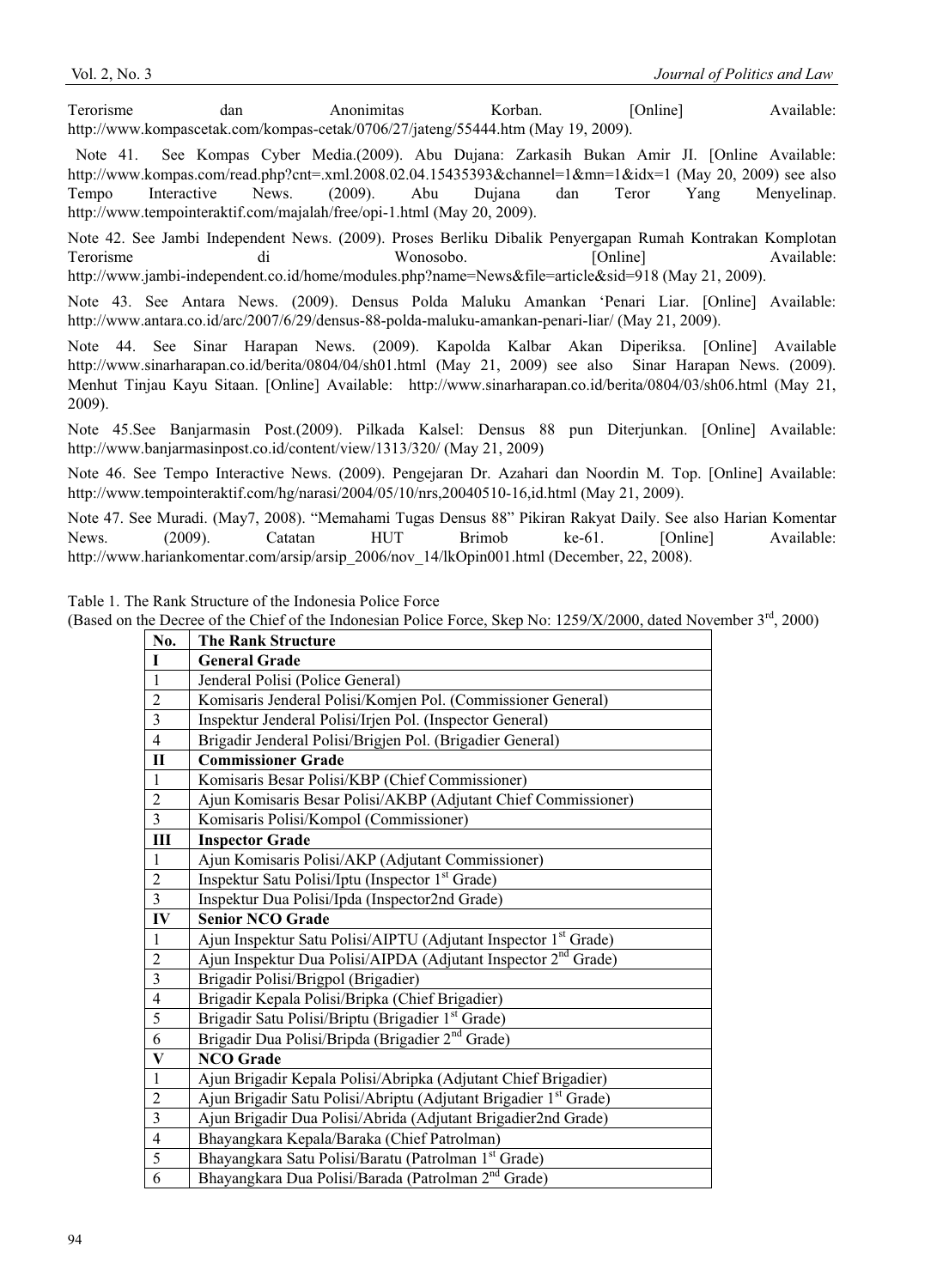Tabel 2. Lists of Indonesia's Provincial Police

| TYPE A             | TYPE B             | TYPE C          |  |  |
|--------------------|--------------------|-----------------|--|--|
| <b>NAD</b>         | Jambi              | West Sulawesi   |  |  |
| North Sumatera     | Bengkulu           | West Irian Jaya |  |  |
| South Sumatera     | Riau               |                 |  |  |
| DKI Jakarta        | West Sumatera      |                 |  |  |
| West Java          | Lampung            |                 |  |  |
| Central Java       | Riau Archipelago   |                 |  |  |
| East Java          | Bangka-Belitung    |                 |  |  |
| East Kalimantan    | D.I. Yogyakarta    |                 |  |  |
| Bali               | South Kalimantan   |                 |  |  |
| South Sulawesi     | Central Kalimantan |                 |  |  |
| Papua              | West Kalimantan    |                 |  |  |
|                    | Nusa<br>West       |                 |  |  |
|                    | Tenggara           |                 |  |  |
| East Nusa Tenggara |                    |                 |  |  |
|                    | North Sulawesi     |                 |  |  |
| Central Sulawesi   |                    |                 |  |  |
|                    | South-East         |                 |  |  |
|                    | Sulawesi           |                 |  |  |
|                    | Gorontalo          |                 |  |  |
|                    | Maluku             |                 |  |  |
|                    | North Maluku       |                 |  |  |
|                    | <b>Banten</b>      |                 |  |  |

Source: The Decree of the Chief of the Indonesian Police Force, Pol. KP/05/X/2000.